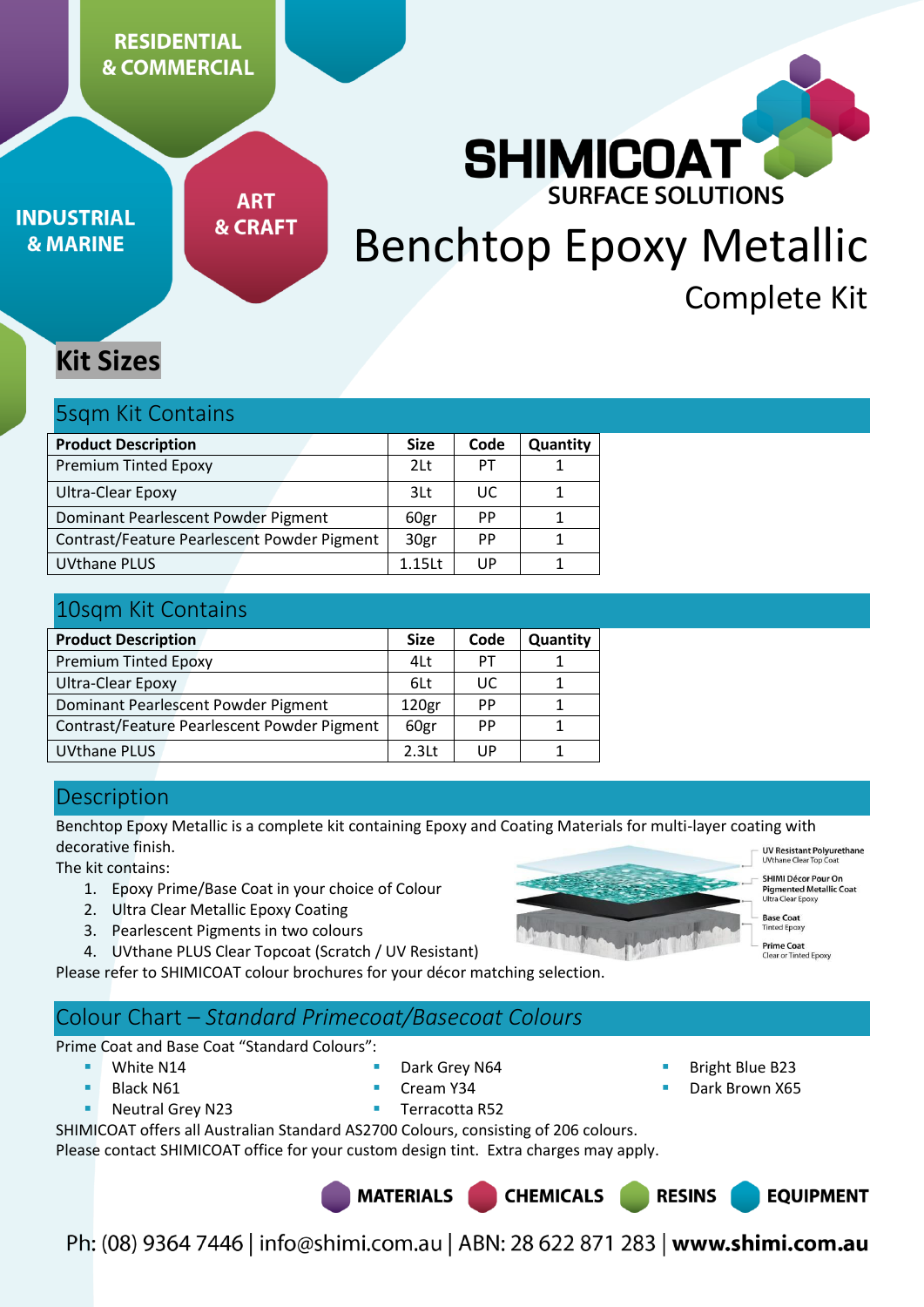

# Colour Chart – *Pearlescent Metallic Dominant/Feature Colours*

- Copper Cup
- Dragon Gold
- Flame Red
- Forest Green
- Grass Green
- Lime Green
- Pink Perfect
- Royal Blue
- Coffee Club
- Silver Frost
- Sunshine Yellow
- Vibrant Purple Wild Orange
- Onyx Black
- **Pearl White**
- Milky Marble
- **Netallic Yellow**
- Teal
- Turquois
- Cobalt Aqua

# **Applications**

| Roller, Brush or Squeegee. |                                                                  |
|----------------------------|------------------------------------------------------------------|
| Primer:                    | One Coat as Primer in your choice of colour                      |
| <b>Basecoat:</b>           | One Coat as Basecoat in same colour as Primer for extra coverage |
| <b>Dominant Metallic:</b>  | 10-20g/L of Dominant Metallic Pearlescent Powder                 |
| <b>Feature Metallic:</b>   | Small quantity of Feature Metallic Pearlescent Powder            |
|                            | Pour-On Metallic Epoxy at a rate of 0.5-1.0L/sqm                 |

# Dry Time at 25°C

Each Coat (Primer, Basecoat and Clear Pour-On Topcoat):

| Pot Life:                                                                | 45 minutes at 25°C |  |  |
|--------------------------------------------------------------------------|--------------------|--|--|
| <b>Tack Free:</b>                                                        | 2-3 hours          |  |  |
| Thin Film Set:<br>8 Hours (Min, depending on temperature and humidity)   |                    |  |  |
| 12-24 hours (depending on temperature and humidity)<br><b>Dry Cured:</b> |                    |  |  |
| <b>Fully Cured:</b><br>7 days (Heavy Objects Exposure)                   |                    |  |  |
| Re-Coat:                                                                 | Over night         |  |  |

# Clean Up

Thinner & Diluent (Blend of Solvents).

## Preparations

Clean and dry surface. Ensure surface to be coated is free of all dirt, grease, oil, paint, curing agents and other contaminants. Removal of Oil Contamination by degreaser and alkaline cleaning pressure wash Acid-wash to enhanced surface porosity and etch the surface. Ensure moisture free surface. Allow to completely dry, run Dry Test. Place a piece of plastic over a small area, tape the edges and leave for 1 hour. Remove plastic, if there is no moisture on either surface, concrete is sufficiently dry. Ideally, always consider surface grinding and removal of loose materials. Grinding is always advisable prior to application of all Shimicoat Epoxy products, to maximize adhesion. For further information, please refer to SHIMICOAT Instruction for "Surface Preparations".

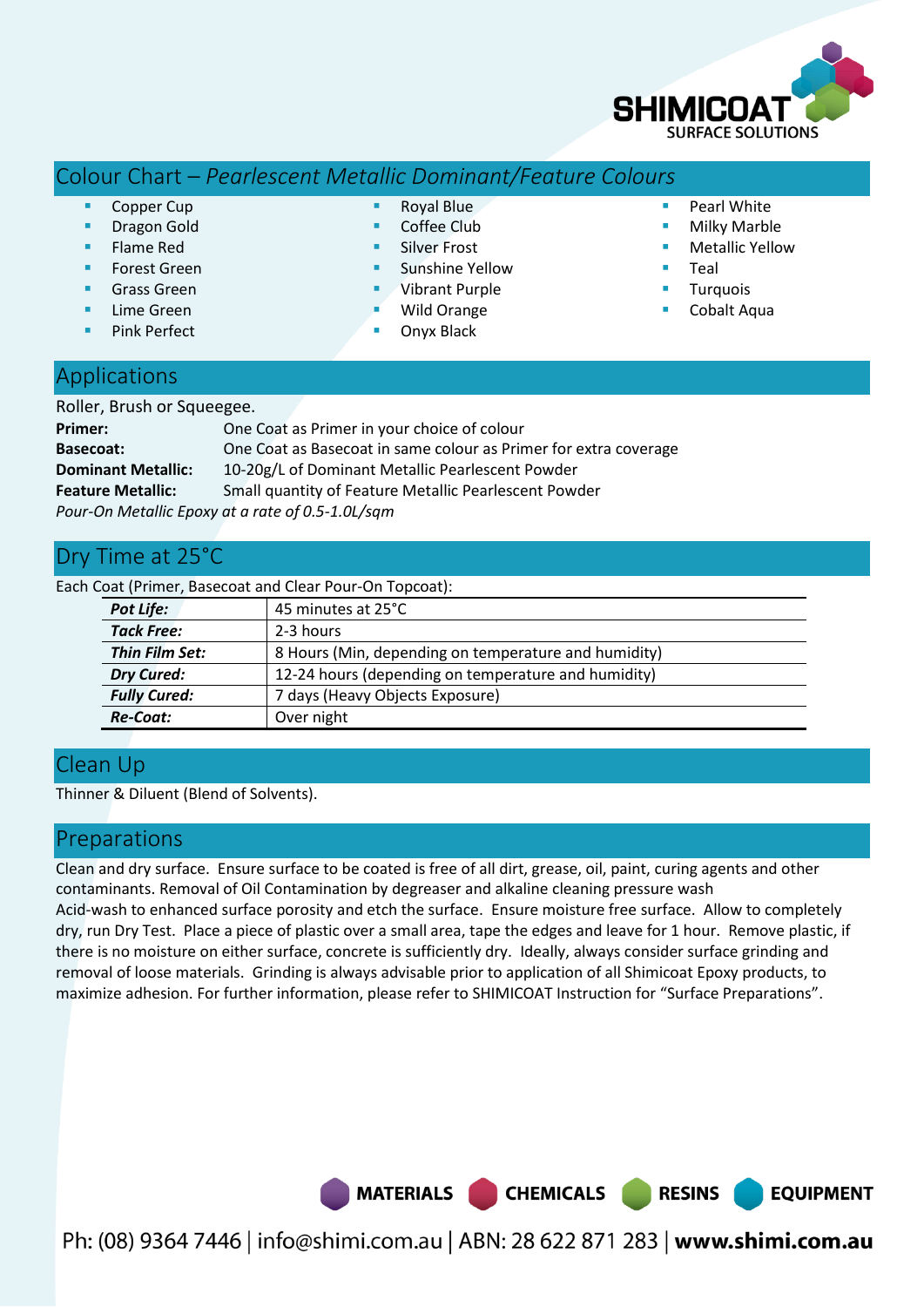

# Components of the Kit

### **Basecoat Premium Tinted Epoxy:**

Premium Tinted Epoxy 105PT is an industrial grade epoxy coating material for high performance floors. The product has various applications due to its excellent mechanical, chemical, electrical and adhesion properties to most substrates.

Two components (A & B) comes in tinted, 100% solid epoxy used as basecoat, primer or tinted finish surface, with chemical resistance and durability, ideal for variety of floor coating systems. Premium Tinted Epoxy 105PT is a highquality solvent-less, odorless two component coating system for concrete surfaces such as driveways, pathways, workshops and warehouses providing a tough clear film, high gloss and wet look to protect surface from stains, spills and wear. Premium Tinted Epoxy 105PT has been developed specifically for Australian conditions using the latest epoxy technology. It provides excellent protection against weathering conditions and the splash and spillage of a wide range of chemicals. Premium Tinted Epoxy 105PT provides a highly durable, chalk resistant, wear and chemical resistance surface for concrete floors. High quality epoxy floor coating system in many colours that is solvent free when used as coating or binder. The product can be tinted in all Australian Standard Colours. Tinted Epoxy coating has specially developed to be incorporated with non-slip materials and a large number of decorative materials to provide your desired floor finishing system, with functionality and style. The surface may be laid as a thin film using roller applicator. The thickness of the coating can be reduced by addition of Diluent. Aggregates may be added to the surface (while wet) to create a non-slip flooring finish. Modern, hygienic, functional and economical surface.

### **Ultra Clear Topcoat Epoxy:**

Ultra Clear EPOXY UC100 is an industrial grade epoxy coating material for high performance floors. The product has various applications due to its excellent mechanical, chemical, electrical and adhesion properties to most substrates. Two components (A & B) comes in clear 100% solid epoxy used as clear topcoat with chemical resistance and durability, ideal for variety of floor coating systems. Ultra Clear EPOXY UC100 is a high-quality solvent-less, odorless two component coating system for concrete surfaces such as driveways, pathways, workshops and warehouses providing a tough clear film, high gloss and wet look to protect surface from stains, spills and wear. Ultra Clear EPOXY UC100 has been developed specifically for Australian conditions using the latest epoxy technology. It provides excellent protection against weathering conditions and the splash and spillage of a wide range of chemicals. Ultra Clear EPOXY UC100 provides a highly durable, chalk resistant, wear and chemical resistance surface for concrete floors. High quality topcoat epoxy floor coating system that is solvent free when used as a clear unpigmented coating or binder. The product can be tinted in all Australian Standard Colours. This coating has specially developed to be incorporated with non-slip materials and a large number of decorative materials to provide a floor finishing system, with functionality and style. The surface may be laid as a thin film using roller applicator. The thickness of the coating can be reduced by addition of Diluent. Aggregates may be added to the blend to create a non-slip flooring finish. Modern, hygienic, functional and economical surface.

#### **UV Resistant Clear Polyurethane "UVthane":**

For outdoor applications, SHIMICOAT offers UVthane which is UV resistant Polyurethane Clear coating to be applied over Epoxy surfaces. UVthane Clear is one of SHIMICOAT's innovative products for topcoat applications over Epoxy, Flake, Flake or direct-on concrete or timber surfaces. The product is a high solid, Non-yellowing high build Two Pack Polyurethane specifically engineered to achieve a smooth, hardwearing surface for Flake Epoxy Coating, textured concrete, masonry, laminate and timber surfaces. It is an ideal choice for use in areas which require an extremely high build, hard protective coating with excellent UV resistance offering clarity and functionality. It produces a high gloss with excellent weathering properties and abrasion resistance. While the main purpose of SHIMICOAT UVthane Clear is to be used as clear topcoat, it can also be tinted in all Australian Standard colours for specialized applications. SHIMICOAT Polyurethane is widely used in marine services where high gloss UV resistant, salt tolerance, hardness and abrasion resistance are required.

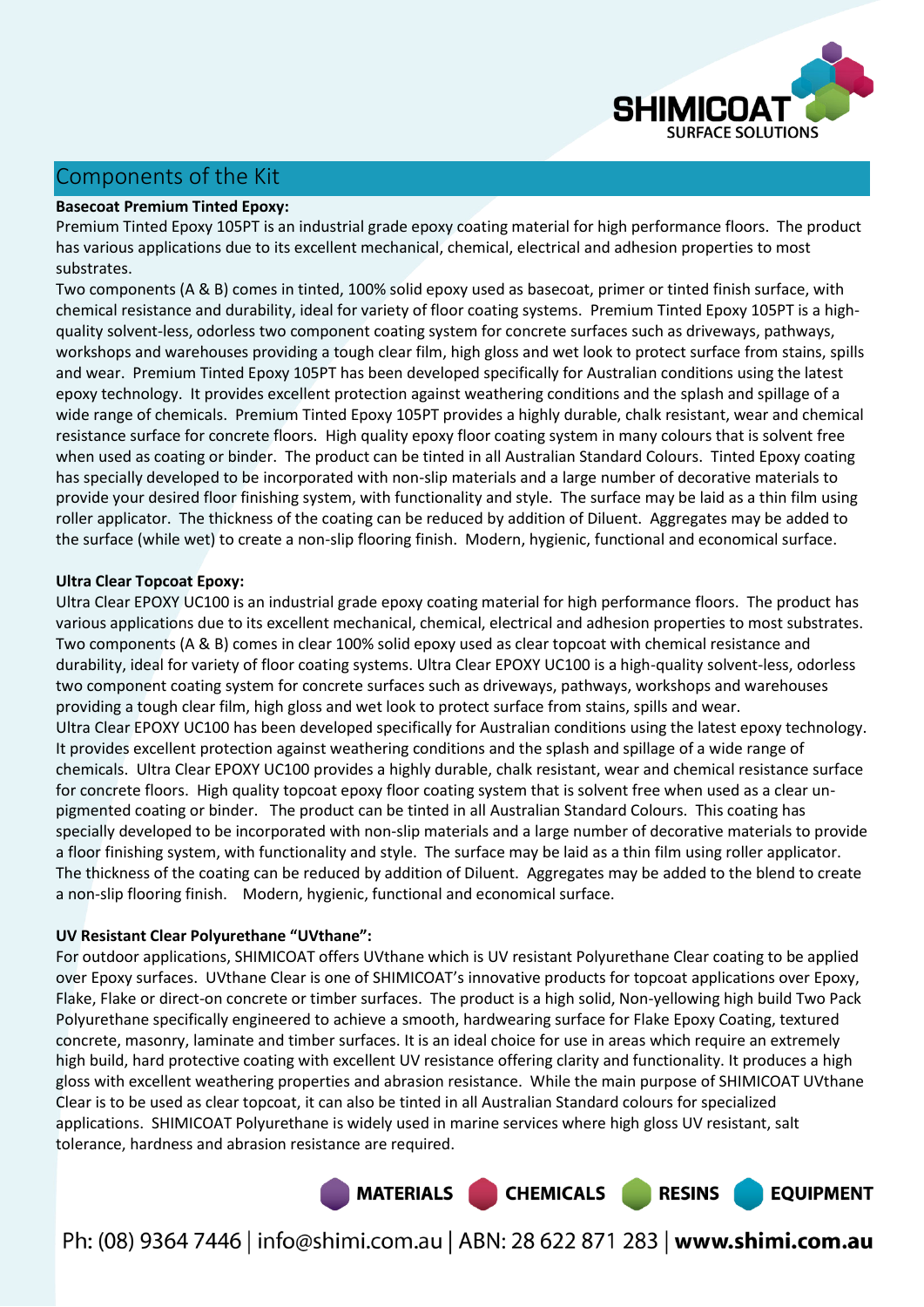

Developed by SHIMICOAT R&D department, UVthane Clear is a high-performance resinous surface coating for industrial manufacturing environments, focusing on important properties required for a topcoat protective application.

As an outstanding protection for your valuable business assets, SHIMICOAT Crystal Clear Polyurethane offers all those properties you may require:

- Can be applied as thick as you wish without overheating problem (High Build Clear Resin)
- UV Resistant, so can be applied outdoor under direct sun and UV radiation
- Abrasive/scratch resistant when compared to MANY other surface coating materials
- Chemical resistant to harshest chemicals available in household
- **Long lasting as it DOES NOT wear out**
- Modern, Hygienic, Economical and Functional

For mining, oil & gas industries, agricultural machinery, plant and equipment, marine services or any other application where exceptional durability is crucial, this ultra-tough two-pack polyurethane direct gloss topcoat provides superior performance. The product retains excellent gloss and colour over a long term, keeping your valuable equipment surfaces looking great while enhancing the image of your business. Direct-on application and Ideal for most surfaces:

- Grey Concrete
- Exposed Aggregate
- **Limestone**
- Decorative Concrete
- Epoxy Flake Coating
- **Tiles and all Pavers**

Creating a smooth impervious surface.

- Timber Surfaces
- Metal Surfaces
- Laminate
- Polished Concrete
- Tools and Appliances
- Indoor and Outdoor

### **Pearlescent Metallic Pigments:**

### **SHIMICOAT Metallic Pearlescent Pigments**  *For Special Effect Resurfacing Systems*

SHIMICOAT Metallic Pearlescent Pigments are special luster effect pigments composed of mica nano-particles coated with various inorganic pigments to create metallic effects that mimic the natural look of stone, marble, granite and rock formations. These unique pigments are designed to be blended with our 100% solids clear Epoxy resins. When the metallic particles are mixed with epoxy, they give the coating a shine and gleam that reflects light and creates eye-catching dramatic effects.

### **Metallic Pearl Powder Pigments in Epoxy:**

Metallic Pearlescent Pigments are commonly used in epoxy coating systems as the mid coat (second coat) over the primer/basecoat Epoxy. Metallic pigments should be mixed with clear epoxy and installed over an epoxy tinted base coat. The most popular basecoats are Onyx Black or Pearl White.

Typically, people use black for base coat. If you're just using the metallic powder pigments in a clear coat you need to put your coating on much thicker than normal rolling or brushing, in order to cover and achieve the desirable color. We normally recommend 500-1000micron Clear Topcoat, which is 500mL to 1Lt per sqm resin. A 250gr container of Metallic Pearlescent Powder Pigment shall be added into 15 Liter of 100% solids epoxy to be enough for 15sqm of coverage of rich 1000µ coating. There is no limit on how thick you can apply the Ultra Clear Topcoat and can be applied 2 or 3 or even 5mm thickness. Please note each 1.0mm is equal to 1000 Micron and require one liter of epoxy resin. Metallic Pearlescent Powder Pigment can be used in floor coating, countertop resurfacing, wall paints, plastic molding, ink applications, arts and crafts. Always test your method of use before applying to your entire project.

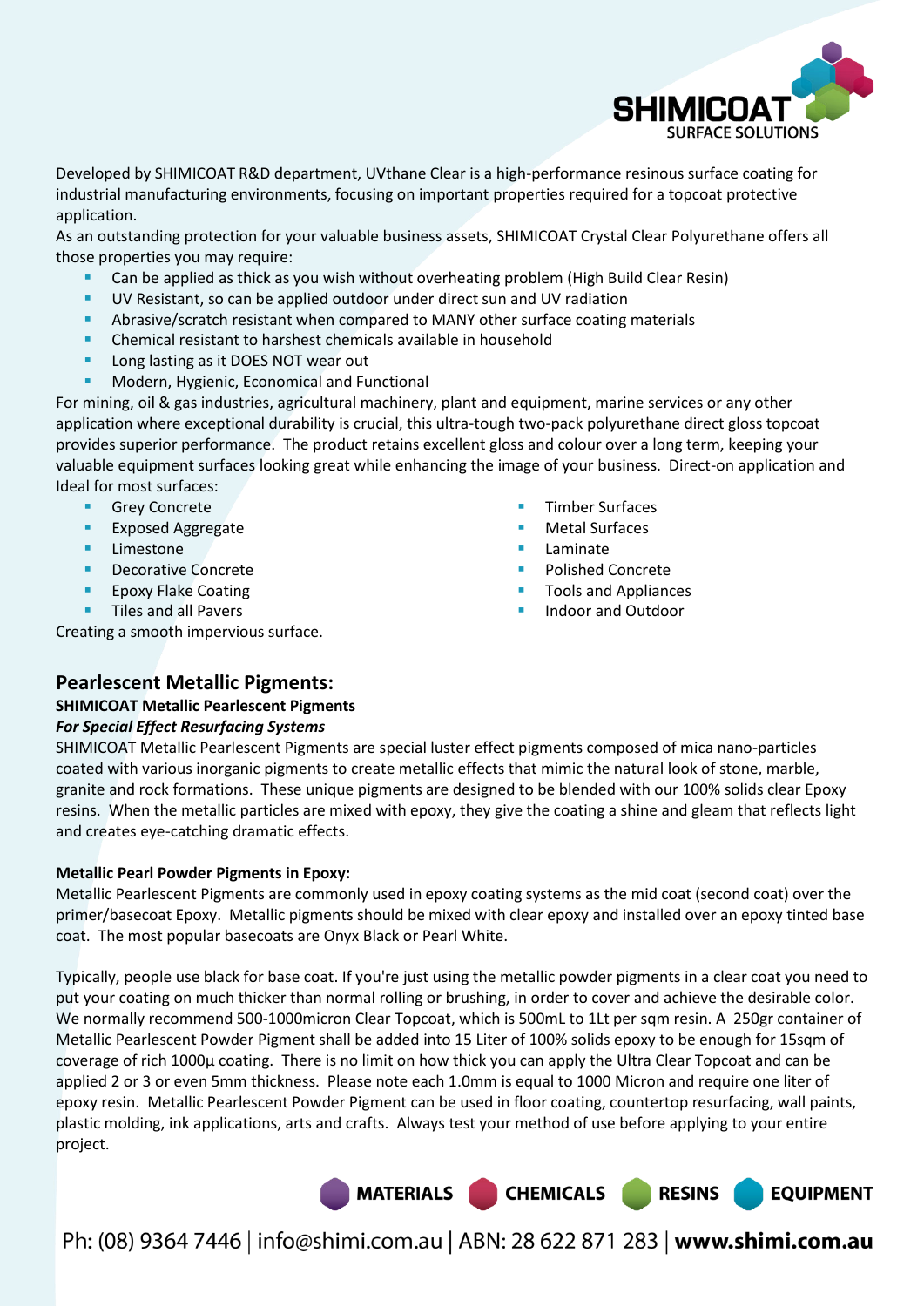

SHIMICOAT Pearlescent Powder Pigments being used globally to create unique stunning Polyurethane & Epoxy Resin designs. It is a great fun to play with these pigments and create your own unique and exotic colour combinations. Using our Pigments, you will be guaranteed; Non-bleed or Fading, Non-Rust or Toxic, Vegan & Cruelty Free, Food and Drug Administration (FDA) compliance and temperature resistance so can be used for worktops and floors with underfloor heating. Shimicoat Pearlescent Powder Pigments mix well with any clear epoxy on the market and disperse rapidly.

# Composition of SHIMICOAT Pearlescent Powder Pigments

SHIMICOAT Pearlescent Powder Pigments contain the following mineral and inorganic compounds at different ratios for various colours and effects:

- Mica
- **Titanium Dioxide (TiO<sub>2</sub>)**
- Selenium Dioxide (SnO<sub>2</sub>)
- **Ferric Iron Oxide (Fe<sub>2</sub>O<sub>3</sub>)**

SHIMICOAT Pearlescent Pigment Powders are composed of above metal oxide layers of moldy mica. Pearl pigments change the thin layer of metal oxide to produce different pearlescent effects. Compared with other pigments, pearlescent pigments have an unparalleled effect on the unique soft pearl luster. The special surface structure, high refractive index and good transparency make it the same effect as pearl in a transparent medium. It contains 100% naturally occurring inorganic compounds. The excellent chemical and high temperature resistance of pearlescent pigments offers its potential for wide application in coatings, inks, plastics and many other fields. They provide a new color system and color quality for these products. SHIMICOAT Pearlescent pigments are low in heavy metal and meet the safety standards to be used in many commercial and domestic applications. Both acid and alkali cannot attack pearlescent pigment at room temperature. SHIMICOAT Pearlescent Pigment cannot burn, is not self-igniting, is not conductive, and can withstand high temperatures of 600~800 °C. Pearlescent pigments can also be used in reactive coatings for radiation curing systems (electron multiply curing, photocuring). SHIMICOAT Pearlescent Powder Pigments ore one of our most versatile product that can be used to create your desirable metallic or pearlescent effect in many resin systems. The product may be used in acrylics, oils, printing inks, encaustics, alcohol inks, epoxy, glues, casting resins, clay, varnishes, etc. Pearlescent Pigments are safe, inert pigment that exhibits extreme colorfastness and stability. The different particle sizes produce different effects, from a smooth pearly luster, to a highly metallic sheen. The product creates a metallic effect without being a real metal—it will never tarnish or fade!

**Note:** SHIMICOAT Pearlescent Pigment Powders are specifically engineered for art/craft materials, surface coating and industrial applications. They are NOT recommended for cosmetic use.

## Features

The basecoat Premium Tinted Epoxy PT105, is a durable foundation for rich and high build Ultra Clear Topcoat Epoxy, to support and ensure longevity of finished surface. A few selected features of the finished topcoat "Ultra Clear EPOXY UC100":

- Modern, Hygiene, Functional and Economical.
- Heavy duty clear or pigmented coating for concrete and polished concrete floors.
- Highly resistant to chemical attack, spillage and heat (up to 140°C).
- Long lasting and easily maintained with good resistance to a wide range of domestic and commercial chemicals.
- Solvent free when used as a clear unpigmented coating or binder.
- Outstanding water resistance.
- Seamless, easy to clean and maintain.
- Suitable for Flake Flooring systems, see SHIMI FLAKE flooring system.
- Superior Chemical Resistant Finished surface
- Excellent UV stability
- Solvent Free (Unless you apply Diluent for thickness control)
- DIY Friendly, easy to apply and curable over a wide range of temperature

**EQUIPMENT** 

MATERIALS CHEMICALS RESINS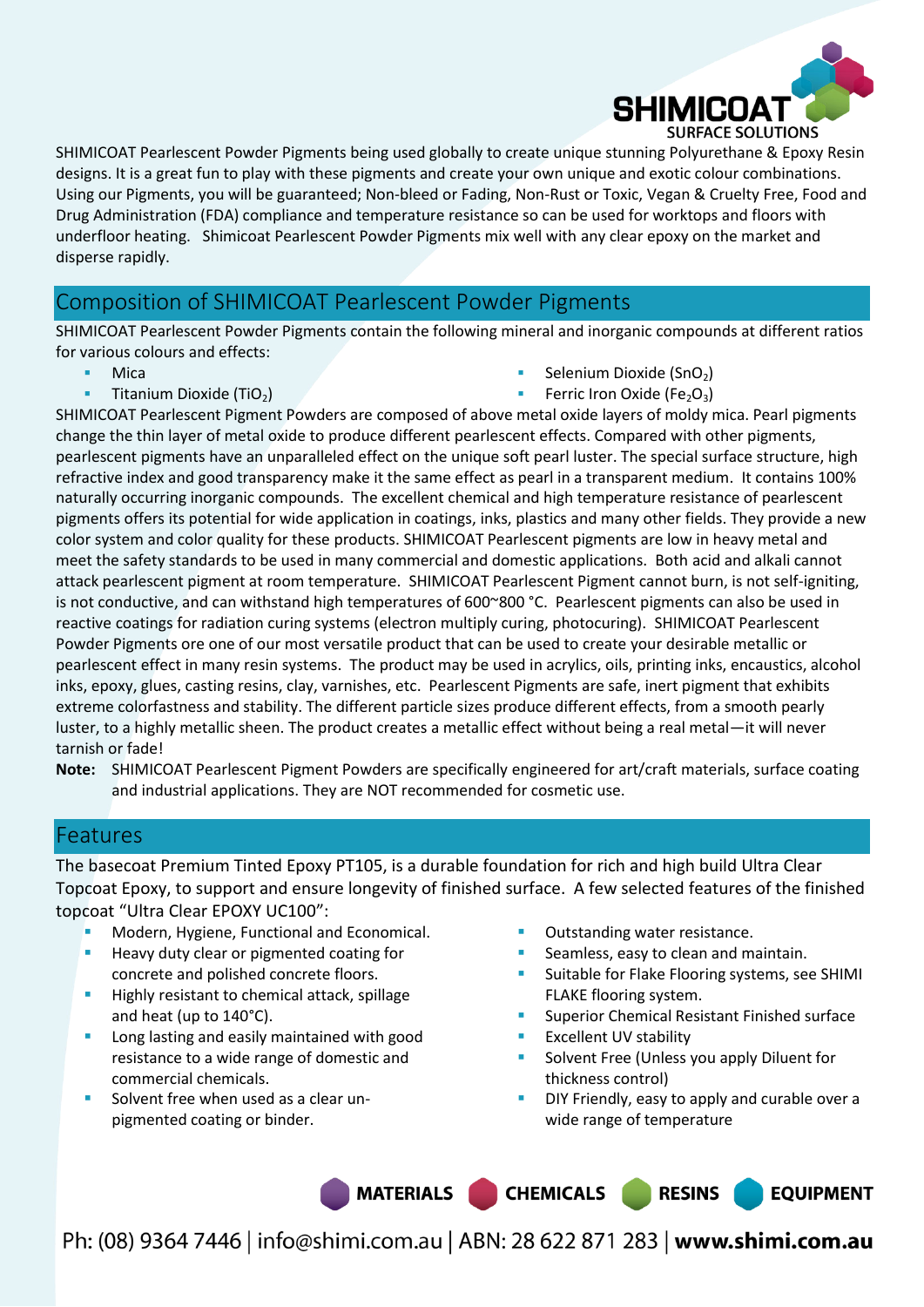

**EQUIPMENT** 

# Specifications

| Physical & Chemical properties of Topcoat "Ultra Clear Epoxy UC100": |                                                          |  |  |
|----------------------------------------------------------------------|----------------------------------------------------------|--|--|
| Pot Life @25°C                                                       | 45min                                                    |  |  |
| <b>Colour of Blend</b>                                               | Water Clear to Pale Amber                                |  |  |
| <b>Specific Gravity (SG) of Blend</b>                                | 1.1                                                      |  |  |
| Low Profile Coverage (Kg/sqm)                                        | Roller Application (200micron) - 0.2Lt per sqm           |  |  |
| 3Kg Kit covers 15sqm (Roller Application)                            |                                                          |  |  |
|                                                                      | Pour-On Application for Metallic Effect:                 |  |  |
|                                                                      | 500mL to 1Lt per sqm (500micron to 1000micron Thickness) |  |  |
|                                                                      | Thicker Clear Topcoat can be applied, if desirable.      |  |  |
| Maximum Temp Exposure (°C)                                           | 140                                                      |  |  |
| <b>Initial Cure Time (Hours)</b>                                     | 24                                                       |  |  |
| <b>Ultimate Cure Time (Days)</b>                                     | 7 Days                                                   |  |  |

Specific resistance properties of Ultra Clear EPOXY UC100, in harsh chemicals.

| Media                                                               | Reagent                   |                                          | Rating           |  |
|---------------------------------------------------------------------|---------------------------|------------------------------------------|------------------|--|
|                                                                     | Hydrochloric Acid         | B                                        |                  |  |
|                                                                     | Sulphuric Acid            |                                          | $\overline{C}$   |  |
| Acids                                                               | Acetic Acid               |                                          | $\bf{B}$         |  |
|                                                                     | Nitric Acid (10% max)     |                                          | C                |  |
|                                                                     |                           | Phosphoric Acid (25% max)                | B                |  |
|                                                                     | Sodium Hydroxide          |                                          | B                |  |
|                                                                     | Ammonium Hydroxide        |                                          | $\mathbf{A}$     |  |
| Alkalis                                                             | Potassium Hydroxide       |                                          | B                |  |
|                                                                     |                           | Sodium Hypochlorite (Bleach)             | $\boldsymbol{A}$ |  |
|                                                                     | Xylene                    |                                          | $\mathbf{A}$     |  |
|                                                                     | Methyl Ethyl Ketone (MEK) |                                          | C                |  |
|                                                                     | Diesel                    |                                          | A                |  |
| Solvents                                                            | Ethanol                   |                                          | $\mathbf{A}$     |  |
|                                                                     | Acetone                   |                                          | B                |  |
|                                                                     | Kerosene                  |                                          | A                |  |
|                                                                     | Petrol                    |                                          | $\boldsymbol{A}$ |  |
|                                                                     | Wine & Beer               |                                          | A                |  |
| <b>Code</b>                                                         | <b>Resistance</b>         | <b>Description</b>                       |                  |  |
| A                                                                   | Excellent                 | Suitable for Long term immersion         |                  |  |
| B                                                                   | Good                      | Suitable for Short-term immersion (Max 3 |                  |  |
|                                                                     |                           | days)                                    |                  |  |
| C                                                                   | Caution                   | Very short contact time is OK, spill and |                  |  |
|                                                                     |                           | splash                                   |                  |  |
| D                                                                   | Danger                    | Not Recommended                          |                  |  |
| Indicative reference only. Tested in laboratory conditions at 25°C. |                           |                                          |                  |  |

MATERIALS CHEMICALS RESINS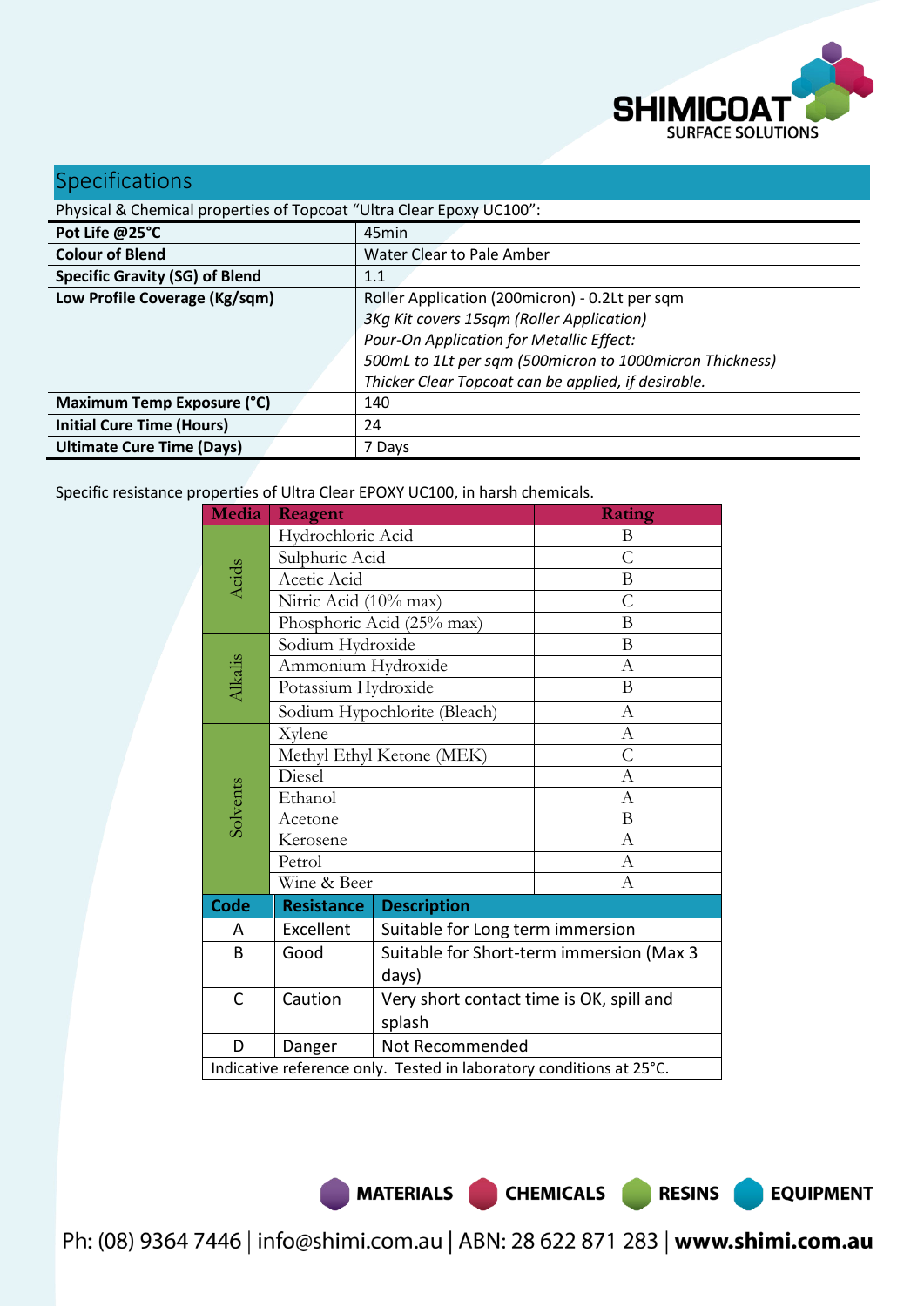

Resistance properties of Ultra Clear Epoxy UC100:

| <b>Heat Resistant</b>   | $140^{\circ}$ C                                                                                     | <b>Alkalis</b>            | <b>Resist Short term</b><br>immersion in all<br>alkalis.                              |
|-------------------------|-----------------------------------------------------------------------------------------------------|---------------------------|---------------------------------------------------------------------------------------|
| <b>Weather Proofing</b> | All Epoxy Coatings<br>may yellow with<br>time. Weatherproof<br>top coat may be used<br>if required. | <b>Salts &amp; Brines</b> | Resist continuous or<br>long-term immersion<br>in all Salts & Brine<br>systems.       |
| <b>Solvents</b>         | <b>Resistant to most</b><br>hydrocarbon solvents<br>and alcohols.                                   | Water                     | Excellent resist to<br>continuous or long<br>term immersion in<br>fresh & Salt Water. |
| <b>Acids</b>            | Resist splash and<br>spills in all acids.                                                           | <b>Abrasion</b>           | Excellent when fully<br>cured (7 Days)                                                |

# Direction

# **Metallic Epoxy Countertop/Benchtop**

### *An Installation Guide*

Following is a step by step guide to install Metallic Epoxy topcoat over countertop, bar or benchtop surface of wood, concrete or metal.

#### **Products and Materials**

- Epoxy Repair Kit
- Basecoat Epoxy "Premium Tinted Epoxy in your choice of colour"
- Ultra Clear Epoxy Topcoat (Indoor),

#### **Tools:**

- Electric mixer or stick for mixing resin
- Brush and Rollers
- Diluent / Thinner
- Metallic Pearlescent Powder or Liquid in your choice of colours (Dominant and Feature)
- UVthane UV Scratch Resistant Clear Topcoat

**EQUIPMENT** 

- Squeegee (Notched or Flat)
- Vacuum or blower to clean up the surface

**NOTE:** Metallic Floor Systems are only recommended for indoor applications. Notched Squeegee leaves more epoxy on surface and assist with thicker finish.

## **Installation:**

### **Surface Preparations:**

- 1. Prepare the countertop by surface grinding/sanding and removal of loose materials.
- 2. Use Epoxy Repair kit as required to fill any cracks, holes or damages on the surface.
- 3. Ensure the surface is perfectly clean and free of oil and grease. If grinder is unavailable, acid wash and make sure you wash, rinse and flush with detergent to neutralize the surface and remove all acid residue.
- 4. Vacuum and/or blow out to remove dust from the surface.
- 5. Tape all around the walls and cover all surfaces that you wish NOT to be epoxy coated.
- **NOTE:** For further information on surface preparation, please refer to our brochure, website or contact Shimicoat technical representative.

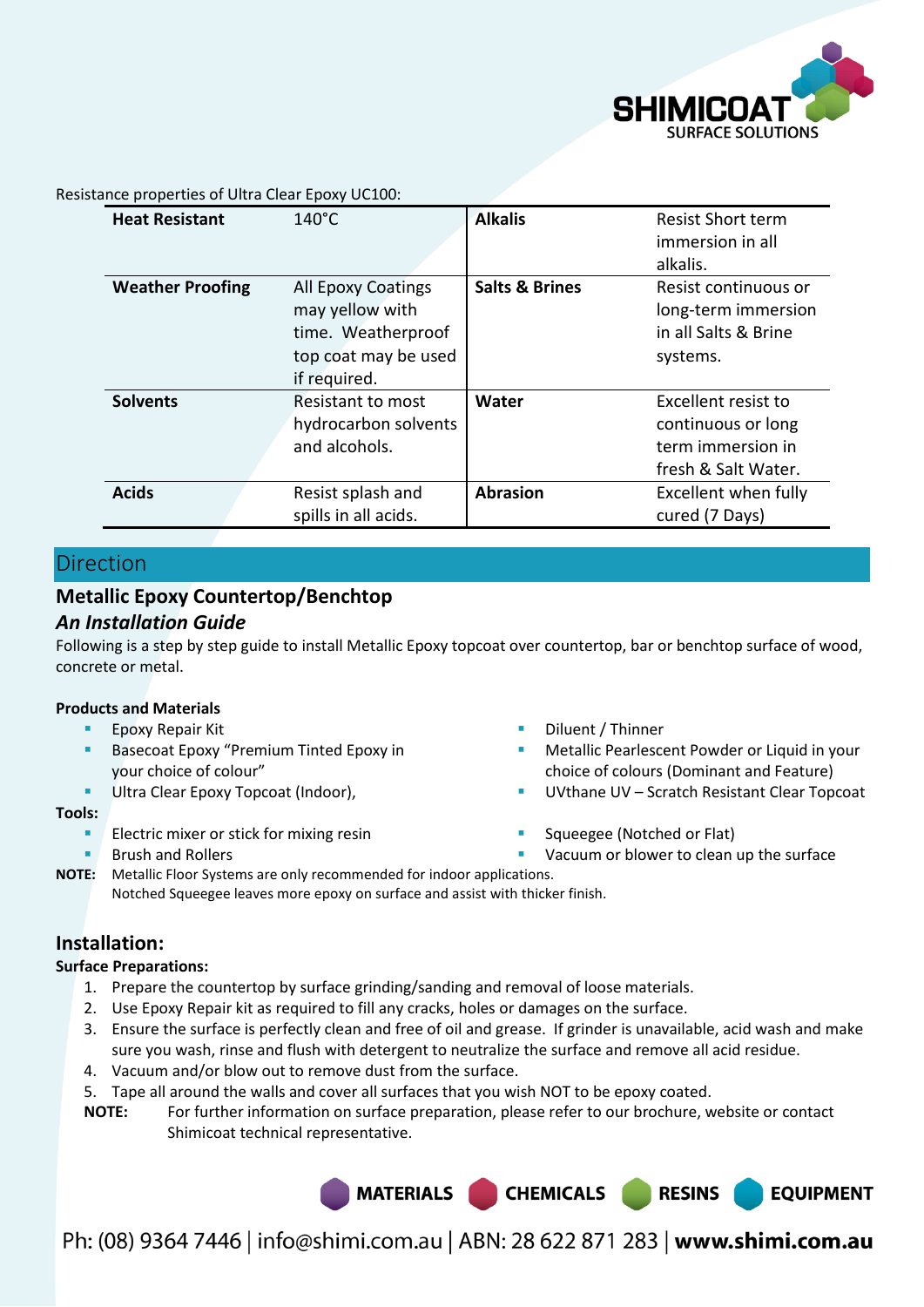

#### **Basecoat Application:**

- 1. Mix basecoat epoxy in small portion that you can manage to apply.
- 2. Premium Tinted Epoxy has a maximum of 40min Pot Lift, plan to complete your application within 30minuts allowing a few minutes for unexpected situations.
- 3. Calculate to apply 3sqm/Lt to achieve 300micron basecoat thickness.
- 4. Apply the basecoat epoxy to corners, edges first then the main surface.
- 5. Let it cure for 8-16 hours depending on temperature.

**NOTE:** Add Epoxy Diluent or Xylene up to 10% to thin the product, only if required for example in cold days and only for the basecoat. Do not dilute topcoat.

#### **Pour-On Application:**

- 1. When the surface is cured and touch-dried, plan to apply metallic topcoat.
- 2. Add your metallic Pearlescent Powder or liquid ( $\sim$ 10-30g per Lt of Resin<sup>1</sup>) into your resin (Part A). It may be desirable the pearlescent resin to be prepared in advance to ensure pigments are dispersed well into the resin, minimizing shooting stars. Mix well using an electric mixer at low speed for min 2 minutes.
- 3. If you are having two or more contrast effects, take out some small quantity of resin and prepare the colours accordingly.
- 4. When ready, add the correct quantity of Hardener / Curing Agent into the Pearlescent treated resin (Part A).
- **NOTE:** Now you are on the clock, DO NOT waste time, initiate application. You must be prepared for application. One person applies the corners and edges using baby-roller or a brush and another person apply to the main surface. Pour the resin on the benchtop, and use a notched squeegee or a similar tool plus roller to spread-out the resin over the entire countertop. Go over the edges carefully. Calculate to apply 1L per sqm.
- 5. Add the contract colours and back roll over the entire surface.
- 6. Use your roller to go over the entire countertop till you are happy with its appearance.
- 7. You can use small hot gun (hot air blower) or other devices to go over the surface and burst any bubbles forming. If you are using Xylene or any flammable liquid DO NOT apply any naked flame or hot air over the surface.
- 8. Once happy with the appearance of PourOn Epoxy Application, clear the surface, wipe and clean all your tools using Xylene.
- 9. Once half cured (after a few hours) take the masking tapes off the edges as it will be too hard to take off when fully cured.
- 10. When application is complete and you are happy with the appearance of the countertop, let it cure for a minimum of 8 hours, ideally overnight 16 hours.
- 11. It may take a week or more till the Epoxy reaches its optimal hardness and strength.

**NOTE:** Add Metallic Pearlescent Powder in small increments, if using liquid pigment, increase dosage to your desired effect due to lower concentration of pigment present.

#### **UVthane PLUS Application:**

.

- Mix UVthane according to label instruction (3.6A:1B) for 2-3min and pour onto the surface.
- Using squeegee or spatula, spread the resin over the surface evenly.
- Back-roll or brush until smooth uniform surface is being achieved.
- Let it cure for 6-12 hourse, depending on temperature and humidity.

For further advise, please refer to our website or contact technical team at Shimicoat. End of Procedure.

Ph: (08) 9364 7446 | info@shimi.com.au | ABN: 28 622 871 283 | www.shimi.com.au

MATERIALS CHEMICALS RESINS

**EQUIPMENT**